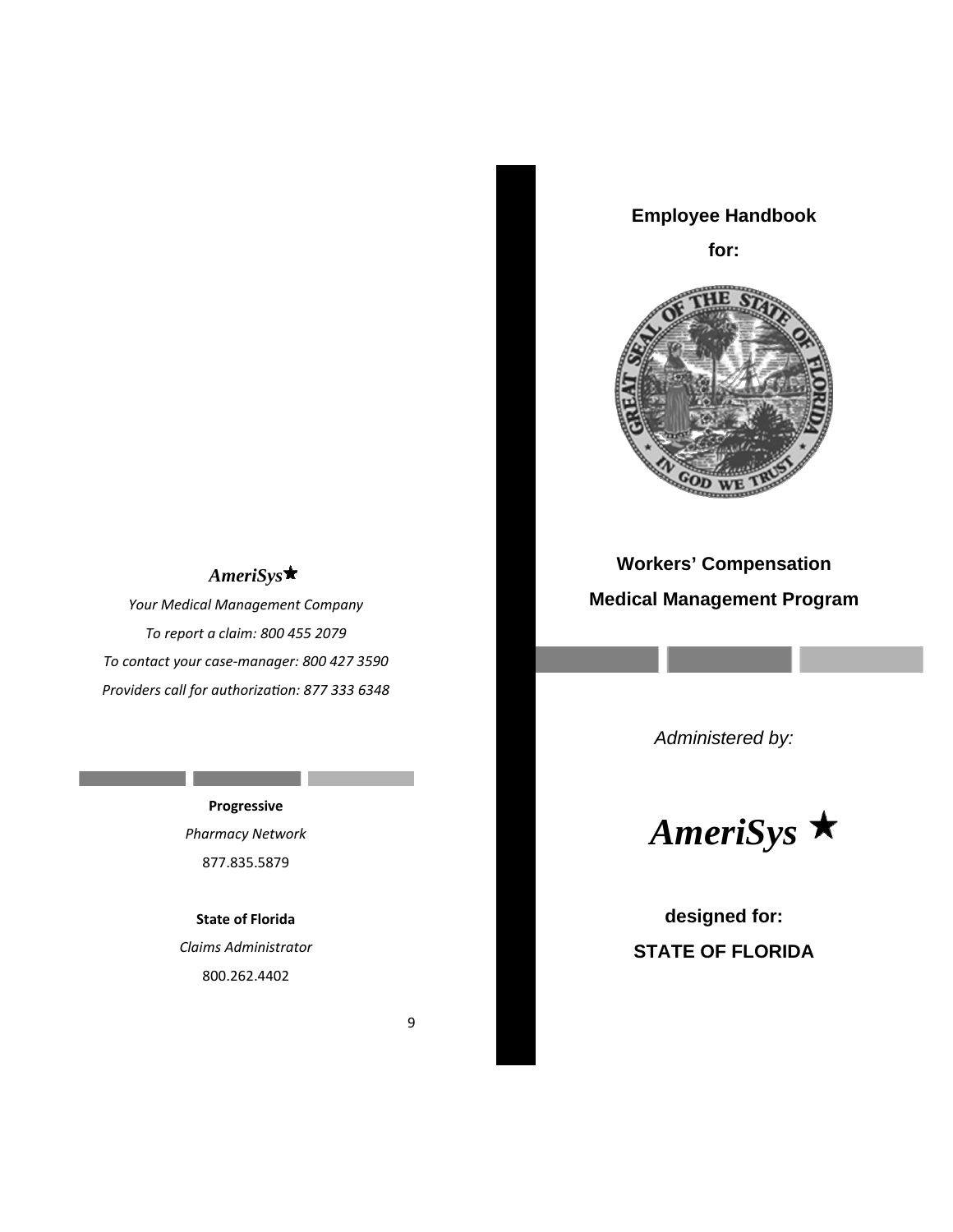*Dear Employee:* 

## *Welcome!*

*You are part of The State of Florida Workers' Compensation Program.* 

*The State of Florida, Division of Risk Management, has engaged AmeriSys to provide case management for your medical care for job-related injuries. Your employer and AmeriSys want you to receive medical care, and help you return to work as soon as you are medically able.* 

*This Handbook will explain your responsibilities and AmeriSys' responsibilities in working together to treat job-related injuries.* 

*If you are injured on the job, you must report this to your supervisor or AmeriSys immediately. You will be assigned a Nurse Case-Manager immediately and that Nurse Case-Manager will assist you in selecting and coordinating appropriate medical care providers to treat your work-related injury or illness. More details are contained in this Handbook.*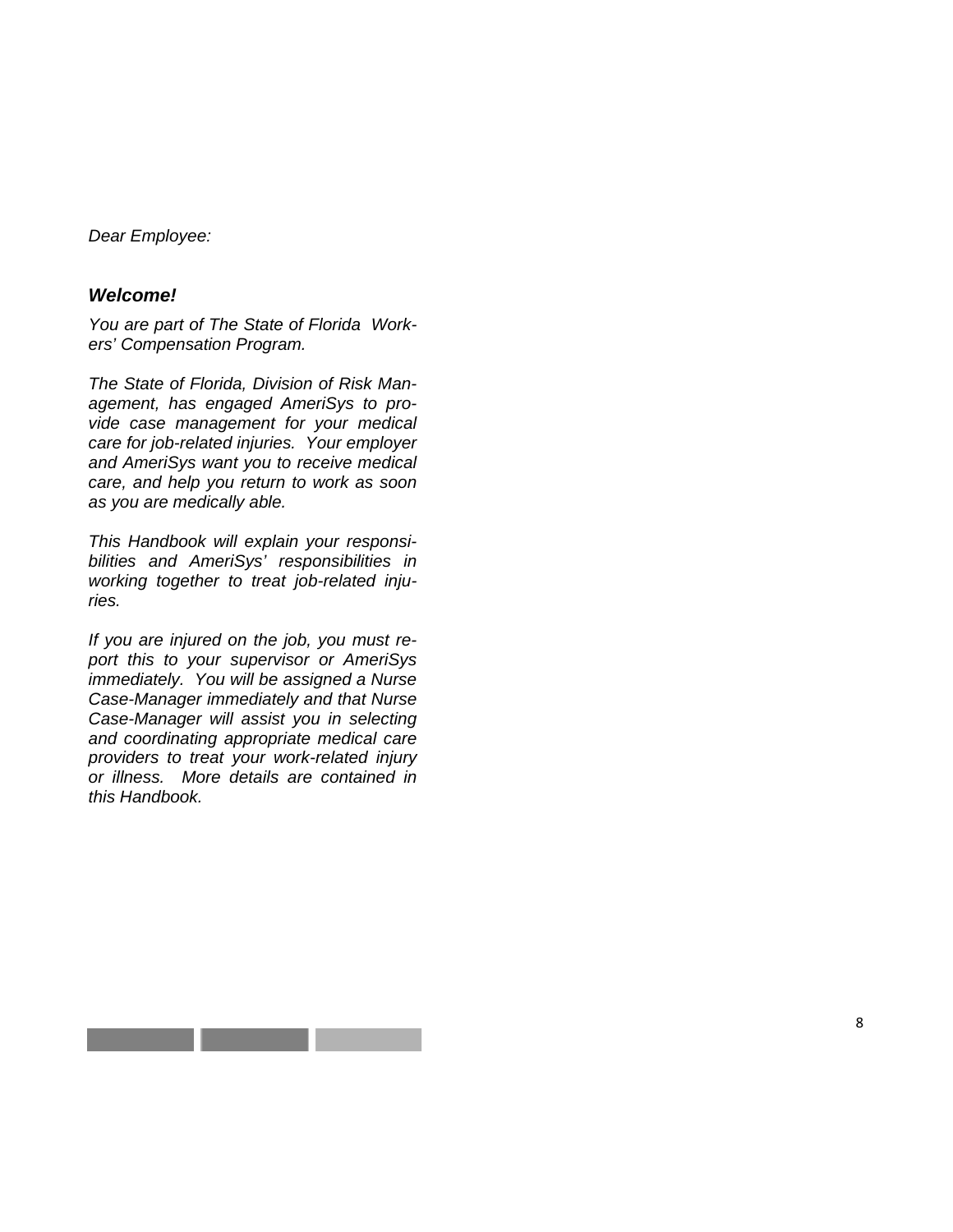If the injured worker's complaint involves services being provided by either treating physician or facility, you may contact AmeriSys at 800.427.3590 or send in writing to:

#### *AmeriSys*

#### P.O. Box 160729 Altamonte Springs, Florida 32716-0729

If the complaint concerns a change in physician or change in treating facility during the course of treatment, AmeriSys will select the one-time change in physician, as mentioned on page 2 of this Handbook, within 5 days of receipt of the written request, unless you have already been provided with a change of physician, a statute of limitations defense precludes additional evaluation or treatment, or there exists some other circumstance that would bar receipt of additional workers' compensation benefits as provided under Florida workers' compensation statute.

#### **AMERISYS RESPONSIBILITIES**

AmeriSys will provide you with convenient access to medical care by assigning a treatment center/physician near your normal worksite.

AmeriSys will make sure that all medical services are provided by licensed, qualified providers.

If you have any complaints about your care, AmeriSys will provide you with the information needed to file a grievance.

AmeriSys will help you with questions about workers' compensation and how to access medical care.

**The Common** 

the control of the control of the control of the

# **TABLE OF CONTENTS**

| What is Workers' Compensation?1                                 |
|-----------------------------------------------------------------|
| Your Workers' Compensation Program:<br>Medical Care Management1 |
| Your Rights and Benefits  1-2                                   |
|                                                                 |
|                                                                 |
|                                                                 |
|                                                                 |
| Complaint/Grievance Procedure6-7                                |
|                                                                 |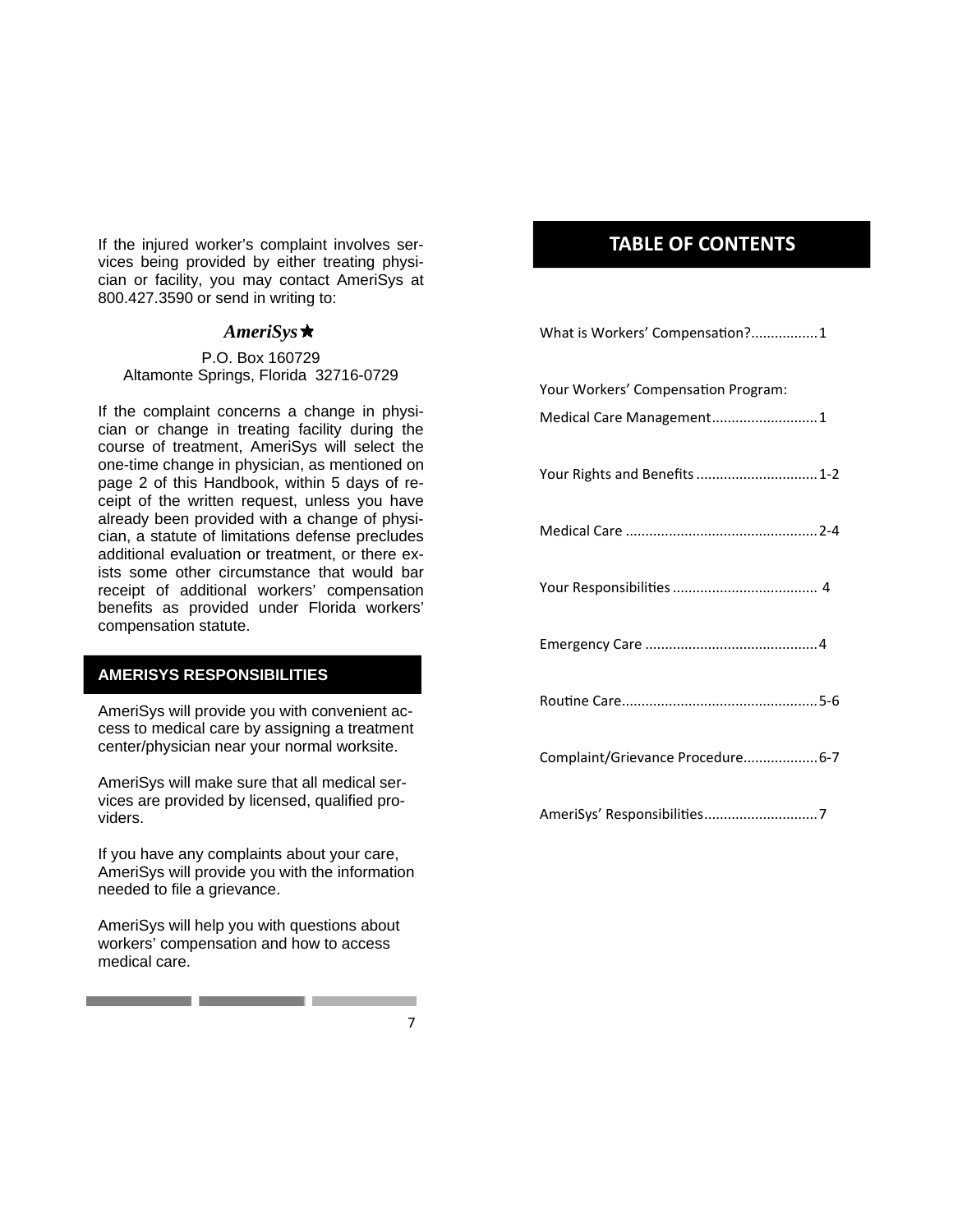### **WHAT IS WORKERS' COMPENSATION?**

 tion is regulated by the Florida Department of Workers' compensation is a program which pays medical and disability benefits due to a medical condition resulting from an injury or occupational illness arising "out of and in the course of employment". Workers' compensa-Financial Services, Division of Workers' Compensation, and the benefits are set by law.

Workers' compensation laws exist in all U.S. States and Territories.

# **YOUR WORKERS' COMPENSATION MEDICAL MANAGEMENT PROGRAM**

The State of Florida Division of Risk Management (DRM) is offering workers' compensation medical management services to assist in the provision of quality medical care for injured workers. The firm providing those services is AmeriSys.

AmeriSys will work with you and coordinate your doctor and other medical providers to provide treatment that is appropriate and that will help you return to work as soon as medically possible.

## **YOUR RIGHTS AND BENEFITS**

#### **General**

This workers' compensation insurance coverage is provided by your employer at no cost to you.

It will assist you in accessing all necessary medical care if you get injured at work or develop an occupational disease arising out of and in the course of your employment.

You are covered from your first day of work on the job.

#### **Safety**

You must wear and use any safety equipment required by your employer. If you do not, and you get hurt, your workers' compensation benefits may be reduced.

### **Return to Work**

You are expected to return to work in your normal job, or a modified job as approved by the physician. If you refuse to return to work, you may lose certain workers' compensation benefits.

## **COMPLAINT/GRIEVANCE PROCEDURE**

Most issues can be resolved by discussing them with the AmeriSys Case-Manager at 800.427.3590. If you are still not satisfied, you have the right to file a grievance.

An injured worker has the right to file a complaint regarding medical care with AmeriSys' Department of Medical Management if you are not satisfied with the services being provided by either the treating physician or by the treating facility.

We realize the importance of having open lines of communication in those occasions where a difference of opinion regarding reimbursement or treatment plan occurs. The policies and procedures to follow in case of a disagreement are detailed as follows.

The State of Florida DRM may become involved at any time during the complaint or written grievance process at the request of the injured employee.

**Contract**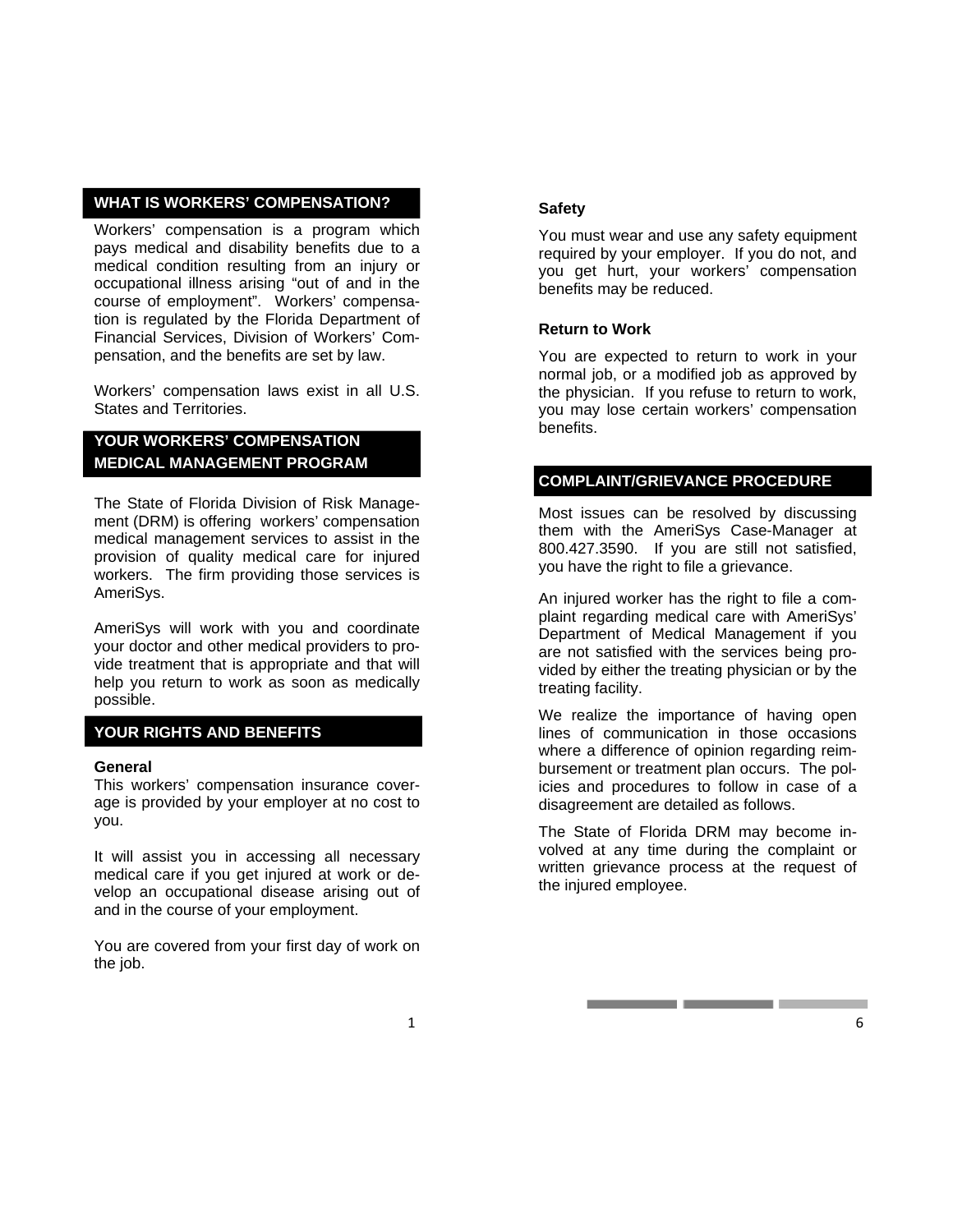## **ROUTINE OR URGENT CARE**

Tell your supervisor immediately.

Your supervisor or another responsible person will report the injury to AmeriSys at 800.455.2079.

Go to or have someone take you to the assigned treatment provider or facility indicated by AmeriSys.

The facility or physician(s) will treat you, and may perform a drug and alcohol test.

AmeriSys will work with the physician to set up any other treatment needed, and get you back to work as soon as possible.

#### **If You Are Outside The State Of Florida Or Away From The Worksite:**

Call AmeriSys before seeking treatment. The AmeriSys Case-Manager will refer you to a nearby provider.

### **If You Think A Sickness Or Injury May be Work-Related**

Tell your supervisor immediately.

\_\_\_\_\_\_\_\_\_

Your supervisor will report the claim to AmeriSys at: 800.455.2079

AmeriSys will coordinate with your employer to determine if sickness or injury is covered under workers' compensation and advise you.

### **About Progressive:**

Progressive Medical, Inc. is the workers' compensation Pharmacy Benefits Manager for the State of Florida. Progressive and AmeriSys will coordinate your pharmacy benefits at the pharmacy of your choice. Your pharmacy can contact Progressive at 877.835.5879 for authorization of your pharmacy benefits.

If you are injured on the job, you may be required to take a drug and alcohol test, and if you test positive for alcohol or illegal drugs at the time of your injury, you may not be entitled to workers' compensation benefits under this program, per Florida law.

You have the right to copies of any medical reports you request (\$.50 per page for regular copies; actual costs for X-rays or non-paper documents).

### **Medical Care**

Care that is medically necessary will be provided at no cost to you. This includes surgical, hospital, dental care, prescriptions, and medical supplies, if needed. Except for medical emergencies, AmeriSys will assign physician(s), clinic(s) or facilities. Care will be authorized by AmeriSys.

If you go to a provider who is not authorized by AmeriSys and seek medical care, your benefits may not be covered, except in the case of a life-threatening emergency.

In most instances, you will be directed to a treatment center near your worksite to provide medical care. You should go there for care unless it is an emergency, or unless you are told otherwise by AmeriSys. You must contact AmeriSys for authorization of an appropriate provider. You are allowed one change to another provider as the authorized treating physician during the course of treatment for a work-related injury, in accordance with the Division of Workers' Compensation rules. In order to exercise your right to a one-time change of provider, you must contact AmeriSys in writing. The State of Florida DRM and AmeriSys reserve the right, in accordance with the Division of Workers' Compensation statute, to select an alternative physician who shall not be professionally affiliated with the